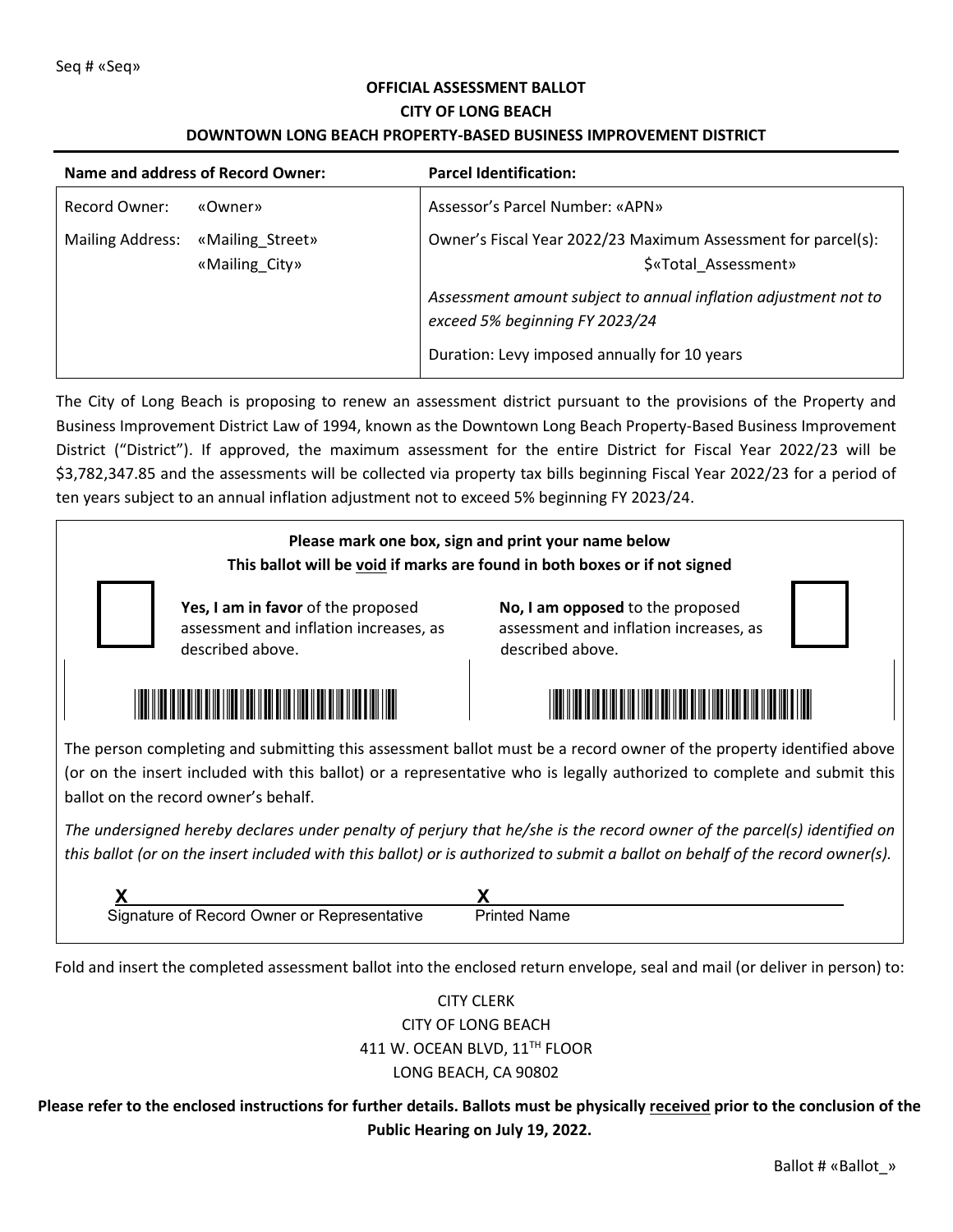#### **CITY OF LONG BEACH**

### **DOWNTOWN LONG BEACH PROPERTY-BASED BUSINESS IMPROVEMENT DISTRICT ASSESSMENT BALLOT PROCEDURES**

#### **INSTRUCTIONS REGARDING SUBMISSION OF ASSESSMENT BALLOT**

In order to complete and submit the enclosed assessment ballot, you must complete the following steps.

- 1. Review the Certificate of Entitlement Statement shown on the assessment ballot. Ensure that you meet the entitlement requirements pertaining to the property identified in the assessment ballot before completing the ballot. If you do not satisfy the entitlement requirements, please forward the assessment ballot to the person or persons who satisfy those requirements.
- 2. If you satisfy the entitlement requirements, please sign your name and print or type your name in the spaces provided.
- 3. To complete the assessment ballot, mark one **and only one** of the squares provided.

**The assessment ballot will be void and shall not be tabulated unless it is properly completed by signing and printing your name and marking one of the squares.**

4. Fold and insert the assessment ballot into the enclosed return envelope and seal the envelope. All assessment ballots **must be received** by the City Clerk prior to conclusion of the Public Hearing. Assessment ballots may be returned by mail in the self-addressed return envelope, which is included with the assessment ballot. If you are returning your assessment ballot by mail you must allow sufficient time to ensure that the assessment ballot is **received** by the City Clerk on or before 5:00 p.m. on July 19, 2022. **Please note that an assessment ballot received after the close of the Public Hearing will not be tabulated even if the postmark on the envelope transmitting the assessment ballot is dated on or before July 19, 2022.**

You may also deliver your assessment ballot to the City Clerk at the following address:

OFFICE OF THE CITY CLERK CITY OF LONG BEACH 411 W. OCEAN BLVD, 11<sup>TH</sup> FLOOR LONG BEACH, CA 90802

 After 5:00 p.m. on July 19, 2022, and at any time prior to the conclusion of the Public Hearing, you may deliver your assessment ballot to the City Clerk at the location of the Public Hearing given in the Notice of Public Hearing and Assessment Ballot Procedure.

#### **LOST, SPOILED OR DAMAGED BALLOTS:**

If you have lost, spoiled or damaged your assessment ballot, or wish to change or withdraw your assessment ballot, please call the telephone number set forth below for information on how you may obtain a replacement assessment ballot.

**IF YOU HAVE ANY QUESTIONS REGARDING THESE INSTRUCTIONS OR THE ASSESSMENT BALLOT PROCEDURE, PLEASE CONTACT THE CITY'S CONSULTANT:**

> NICK DAYHOFF NBS TELEPHONE: 800-676-7516 EMAIL: NDAYHOFF@NBSGOV.COM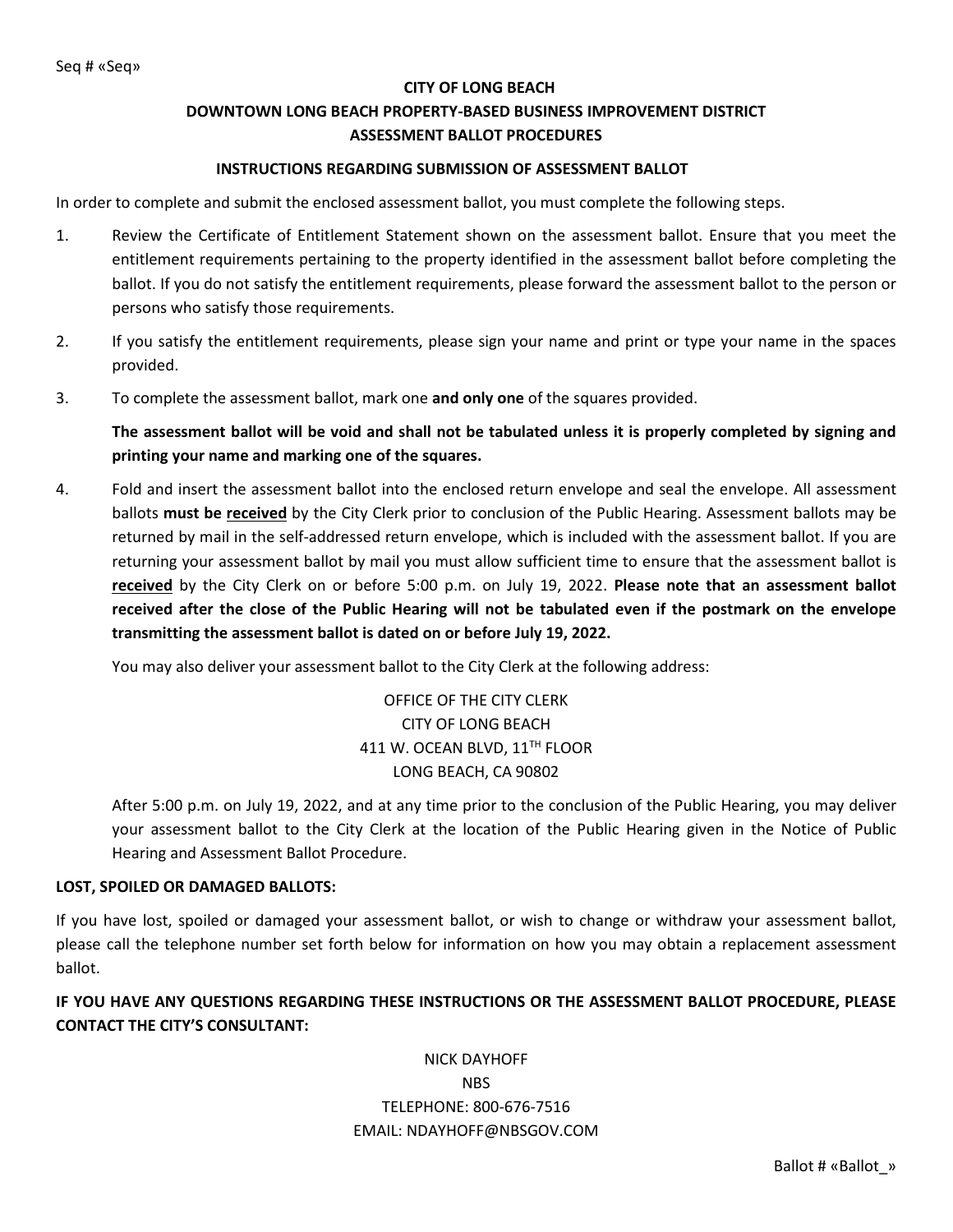## **NOTICE OF PUBLIC HEARING AND ASSESSMENT BALLOT PROCEDURE CITY OF LONG BEACH DOWNTOWN LONG BEACH PROPERTY-BASED BUSINESS IMPROVEMENT DISTRICT**

#### **ASSESSOR'S PARCEL NUMBER: 7281-001-017**

#### **NOTICE OF PUBLIC HEARING**

This notice informs you, as the record owner of property within the proposed Downtown Long Beach Property-Based Business Improvement District ("District"), that the City of Long Beach will be conducting a Public Hearing pursuant to the provisions of the Property and Business Improvement District Law of 1994, Article XIII D of the Constitution of the State of California, and the Proposition 218 Omnibus Implementation Act.

**The Public Hearing is** hereby scheduled to be held **at City Hall, City of Long Beach**, 411 West Ocean Boulevard, Long Beach, CA 90802, on:

#### **July 19, 2022, at 5:00 p.m.**

or as soon thereafter as the matter may be heard. All interested persons are invited to attend and express opinions on the matter of the proposed assessment.

#### **RIGHT TO SUBMIT ASSESSMENT BALLOT**

Property Owners of record who desire to submit an assessment ballot must mail or personally deliver a completed assessment ballot to the office of the City Clerk or at the Public Hearing. Provided, however, all assessment ballots must be received by the City prior to the close of the Public Hearing to be counted. An assessment ballot and return envelope are enclosed with this Notice.

If the assessment ballots submitted in opposition to the assessment exceed the assessment ballots submitted in favor of the assessment, the assessment will not be imposed. In making this determination, assessment ballots will be weighted by the proportional financial obligation (i.e. amount of the assessment) for the property for which the assessment ballot is submitted.

## **All assessment ballots must be received by the City Clerk before the conclusion of the Public Hearing shown above. The delivery address is:**

Office of the City Clerk, 411 West Ocean Boulevard, 11<sup>th</sup> Floor, Long Beach, CA 90802

#### **ASSESSMENT INFORMATION**

**Boundaries of the District:** The District is located in the downtown area of the City of Long Beach. Refer to the Engineer's Report for a map showing the boundaries of the District, a copy of which is available at the office of the City Clerk.

#### **Total Proposed Fiscal Year 2022/23 Maximum Assessment for the entire District: \$3,782,347.85.**

**Your Proposed Maximum Assessment for Fiscal Year 2022/23: \$«Total\_Assessment».** The proposed maximum Fiscal Year 2022/23 assessment for the property identified above is also shown on the enclosed assessment ballot.

**Duration of Proposed Assessment:** The proposed assessment for the District will be levied annually for 10 years beginning with Fiscal Year 2022/23.

**Inflation Adjustment:** Each fiscal year beginning in Fiscal Year 2023/24, the maximum allowable assessment amount may be increased by up to a maximum of 5.0% each fiscal year.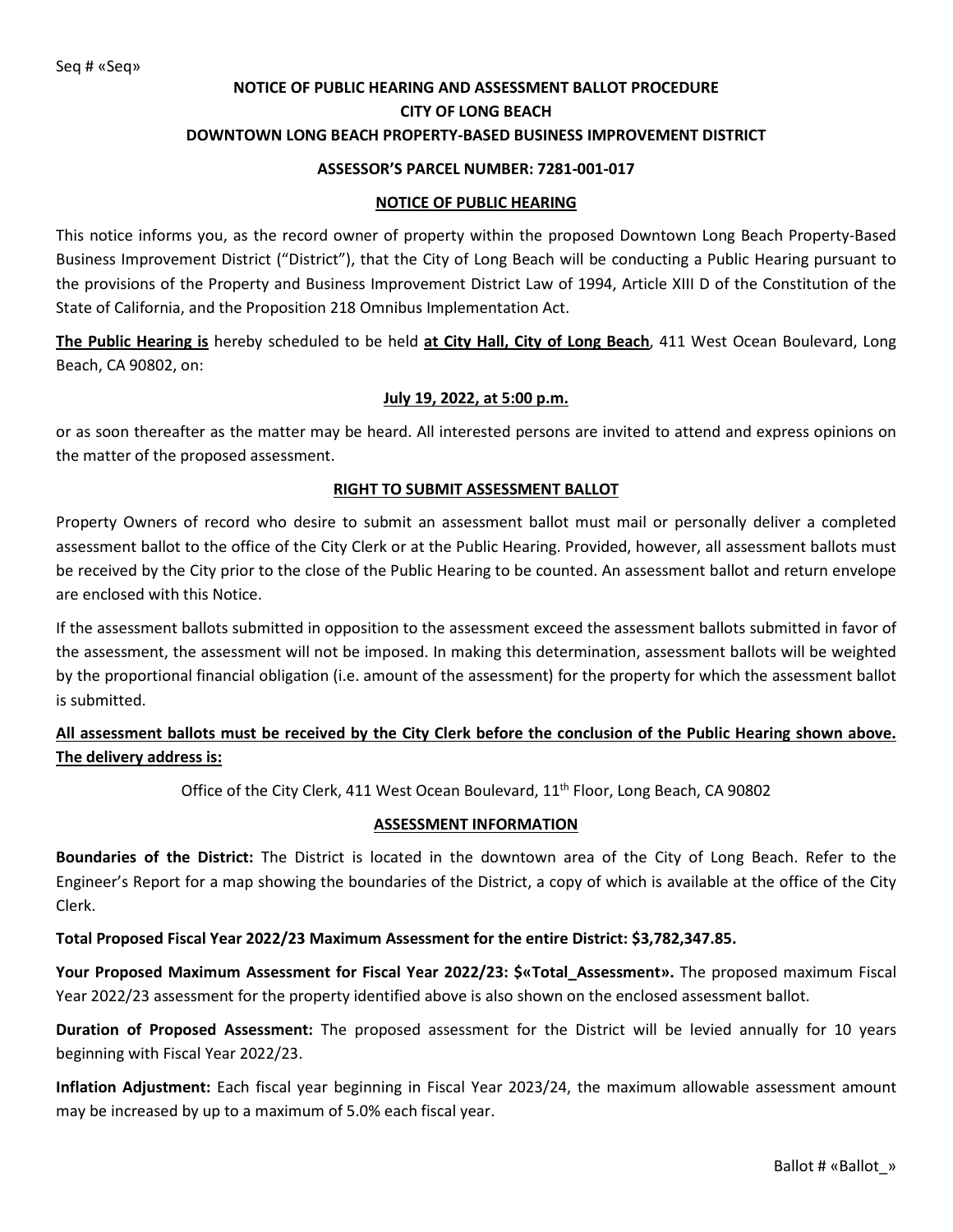#### Seq # «Seq»

**Reasons for the Proposed Assessment Revision:** Approval of the assessment will generate the annual assessment revenue necessary to provide for the provision of an Environment Program and an Economy Program, more fully described in the Engineer's Report. The improvements, maintenance, and activities include all necessary services, operations and administration required to keep the improvements in an operational and satisfactory condition, as well as provide for the ongoing maintenance and activities. The implementation and operations of the improvements, maintenance, and activities shall also include material, equipment, capital improvements, and administrative costs associated with the annual administration and operation of the District.

**Basis of Assessment**: The method of apportionment of the assessment is based upon the special benefit received from the improvement and services provided by the District and conferred upon the property within the District over and above the general benefit conferred upon the public at large. All parcels assessed within the District receive special benefit from the improvement and services. Each parcel that has a special benefit conferred upon them as a result of the maintenance, operation and servicing of the improvements is identified and the proportionate special benefit derived by each identified parcel is determined in relationship to the entire costs of the maintenance, operation, and servicing of the improvements. A complete description of the method of apportionment is described in the Engineer's Report. The maximum assessment is subject to an annual not to exceed cost of living inflator as described above.

The Maximum Assessment for Fiscal Year 2022/23 on your parcel(s) is the sum of four following assessment components:

**1.** The formula below shows the Frontage Special Benefit Points (Clean) calculation for each parcel:

|             | X |                                 |           | Parcel's Land Use |                               | Parcel's Frontage      |
|-------------|---|---------------------------------|-----------|-------------------|-------------------------------|------------------------|
| Parcel's    |   | Parcel's Zone<br>Factor (Clean) | $\lambda$ |                   | $\overline{\phantom{0}}$<br>- | <b>Special Benefit</b> |
| Frontage Ft |   |                                 |           | Factor (Clean)    |                               | Points (Clean)         |

The total Frontage (Clean) costs attributable to Special Benefit for Fiscal Year 2022/23 is \$1,482,633.13.

The total Frontage Special Benefit Points (Clean) for Fiscal Year 2022/23 is 135,786.21.

The rate per Frontage Special Benefit Point (Clean) for Fiscal Year 2022/23 is \$10.9189.

The number of Frontage Special Benefit Points (Clean) assigned to your parcel(s) for Fiscal Year 2022/23 is «Frontage\_Special\_Benefit\_Points\_\_Clean».

The maximum assessment rate per Frontage Special Benefit Point (Clean) is calculated by dividing the total Frontage (Clean) costs by the total Frontage Special Benefit Points (Clean) assigned. The following formula provides the maximum assessment rate per Frontage Special Benefit Point (Clean) calculation:

| <b>Total Frontage</b> | <b>Total Frontage</b>  | Maximum Assessment            |
|-----------------------|------------------------|-------------------------------|
| (Clean) Costs to      | <b>Special Benefit</b> | =   Rate per Frontage Special |
| be Assessed           | Points (Clean)         | Benefit Point (Clean)         |

**2.** The formula below shows the Frontage Special Benefit Points (Safe) calculation for each parcel:

| Parcel's           |   | Parcel's Zone<br>Factor (Safe) | x | Parcel's Land Use | $\overline{\phantom{0}}$ | Parcel's Frontage      |
|--------------------|---|--------------------------------|---|-------------------|--------------------------|------------------------|
|                    | ᄉ |                                |   | Factor (Safe)     |                          | <b>Special Benefit</b> |
| <b>Frontage Ft</b> |   |                                |   |                   |                          | Points (Safe)          |

The total Frontage (Safe) costs attributable to Special Benefit for Fiscal Year 2022/23 is \$744,072.39.

The total Frontage Special Benefit Points (Safe) for Fiscal Year 2022/23 is 131,933.60.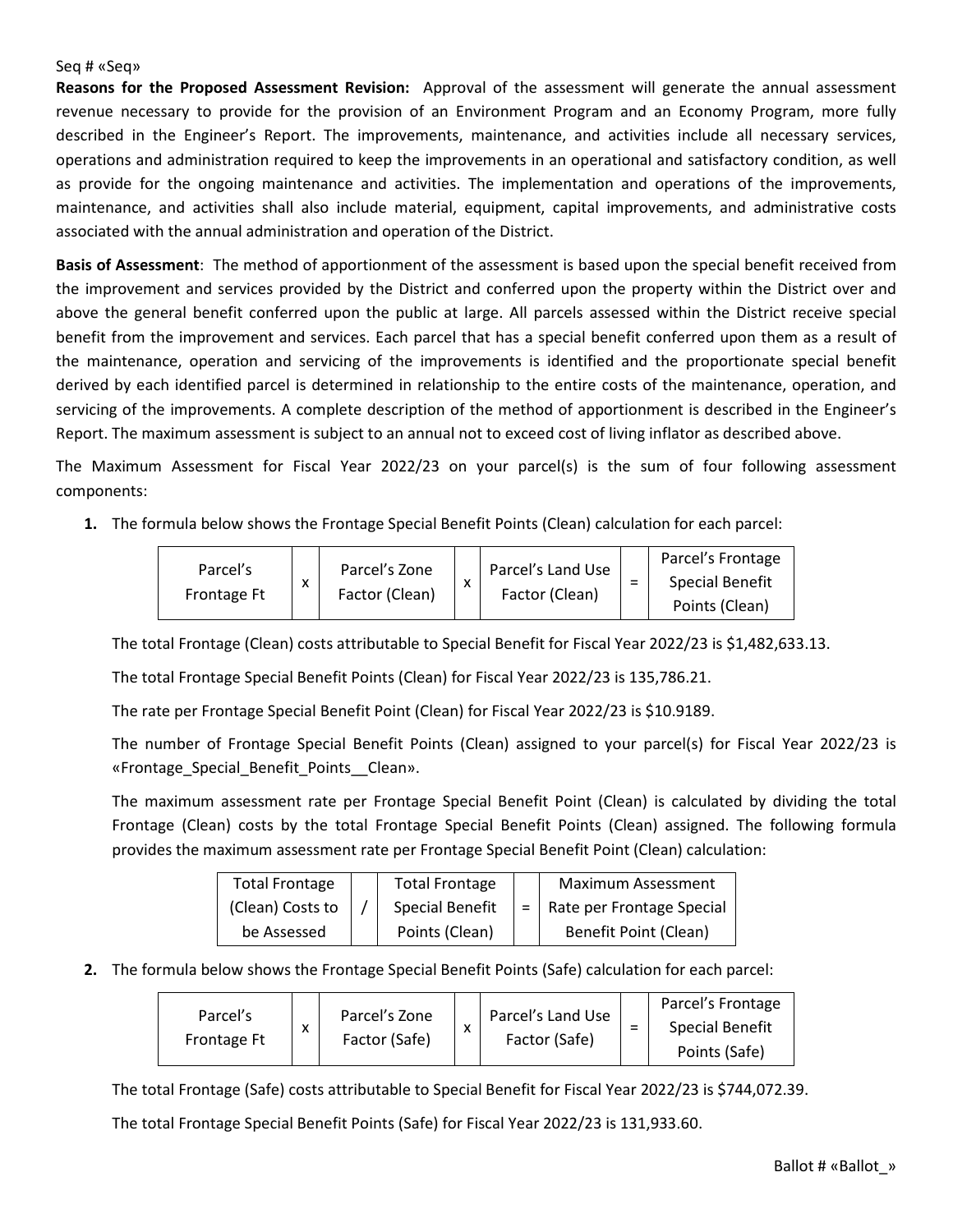#### Seq # «Seq»

The rate per Frontage Special Benefit Point (Safe) for Fiscal Year 2022/23 is \$5.6397.

The number of Frontage Special Benefit Points (Safe) assigned to your parcel(s) for Fiscal Year 2022/23 is «Frontage\_Special\_Benefit\_Points\_\_Safe».

The maximum assessment rate per Frontage Special Benefit Point (Safe) is calculated by dividing the total Frontage (Safe) costs by the total Frontage Special Benefit Points (Safe) assigned. The following formula provides the maximum assessment rate per Frontage Special Benefit Point (Safe) calculation:

| <b>Total Frontage</b> | <b>Total Frontage</b>  | Maximum Assessment              |
|-----------------------|------------------------|---------------------------------|
| (Safe) Costs to       | <b>Special Benefit</b> | $=$   Rate per Frontage Special |
| be Assessed           | Points (Safe)          | Benefit Point (Safe)            |

**3.** The formula below shows the Lot + Building Special Benefit Points (Safe) calculation for each parcel:

| Parcel's Lot Sq    |  | Parcel's Zone |           | Parcel's Land Use<br>Factor (Safe) |                               | Parcel's Lot +          |
|--------------------|--|---------------|-----------|------------------------------------|-------------------------------|-------------------------|
| $Ft + Building Sq$ |  | Factor (Safe) | $\lambda$ |                                    | $\overline{\phantom{0}}$<br>- | <b>Building Special</b> |
|                    |  |               |           |                                    |                               | Benefit Points (Safe)   |

The total Lot + Building (Safe) costs attributable to Special Benefit for Fiscal Year 2022/23 is \$744,072.39.

The total Lot + Building Special Benefit Points (Safe) for Fiscal Year 2022/23 is 39,576,702.75.

The rate per Lot + Building Special Benefit Point (Safe) for Fiscal Year 2022/23 is \$0.0188.

The number of Lot + Building Special Benefit Points (Safe) assigned to your parcel(s) for Fiscal Year 2022/23 is «BuildingLot\_Special\_Benefit\_Points\_\_Sa».

The maximum assessment rate per Lot + Building Special Benefit Point (Safe) is calculated by dividing the total Lot + Building (Safe) costs by the total Lot + Building Special Benefit Points (Safe) assigned. The following formula provides the maximum assessment rate per Lot + Building Special Benefit Point (Safe) calculation:

**4.** The formula below shows the Lot + Building Special Benefit Points (Economy) calculation for each parcel:

| Parcel's Lot Sq    | Parcel's Zone |  | Parcel's Land Use<br>$\lambda$ |   | Parcel's Lot + Building       |
|--------------------|---------------|--|--------------------------------|---|-------------------------------|
| $Ft + Building Sq$ | Factor        |  |                                | - | <b>Special Benefit Points</b> |
|                    | (Economy)     |  | Factor (Economy)               |   | (Economy)                     |

The total Lot + Building (Economy) costs attributable to Special Benefit for Fiscal Year 2022/23 is \$811,569.95.

The total Lot + Building Special Benefit Points (Economy) for Fiscal Year 2022/23 is 19,965,612.51.

The rate per Lot + Building Special Benefit Point (Economy) for Fiscal Year 2022/23 is \$0.0406.

The number of Lot + Building Special Benefit Points (Economy) assigned to your parcel(s) for Fiscal Year 2022/23 is «BuildingLot\_Special\_Benefit\_Points\_\_Ec».

The maximum assessment rate per Lot + Building Special Benefit Point (Economy) is calculated by dividing the total Lot + Building (Economy) costs by the total Lot + Building Special Benefit Points (Economy) assigned. The